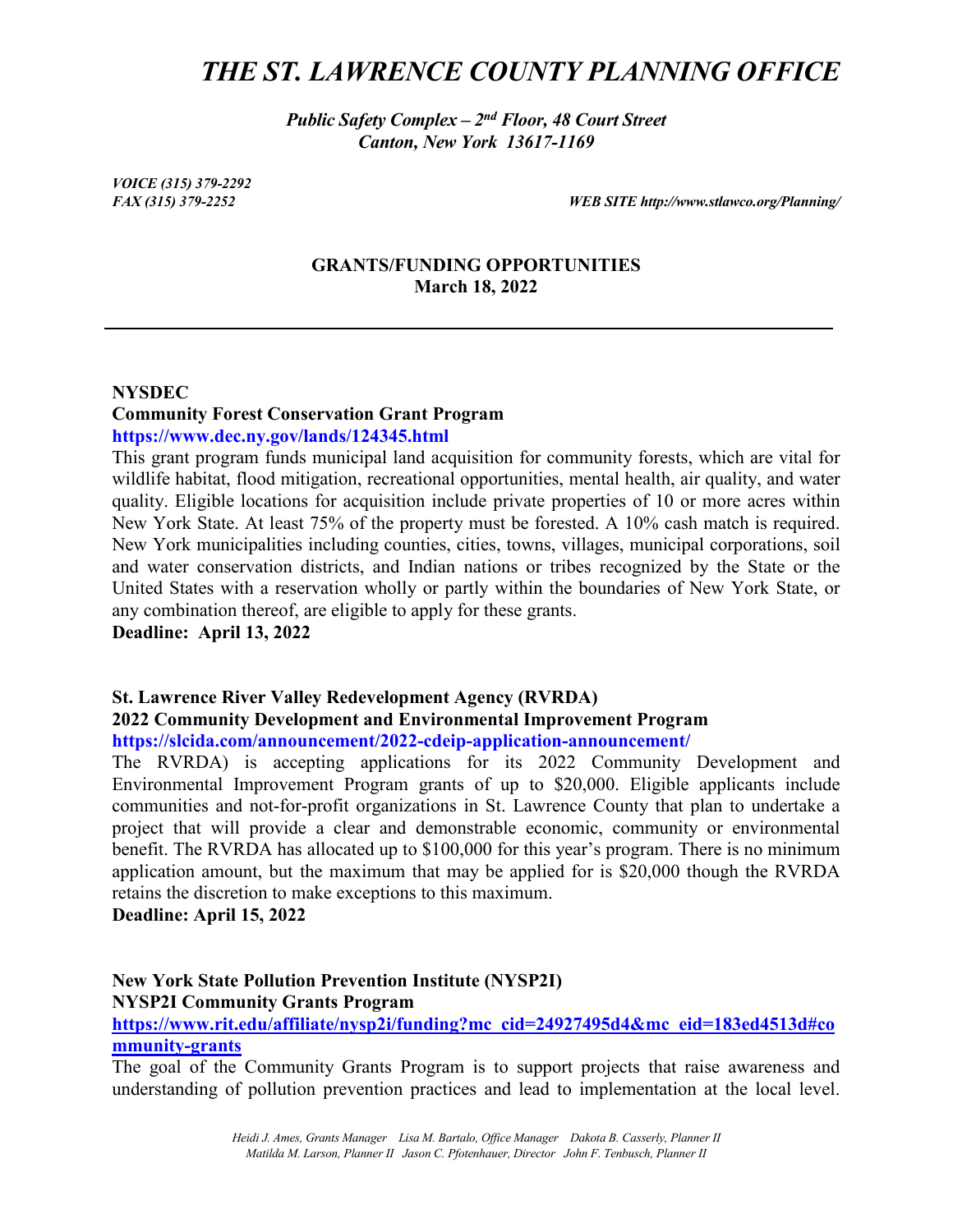**Eligibility:** Community organizations are defined as any nonprofit group based in New York State that conducts the majority of its work within the state. Eligible organizations may include, but are not limited to: lawfully incorporated/registered organizations with a focus in environmental, public health, or occupational health protection; academic institutions; neighborhood associations; environmental justice organizations; community development corporations; public benefit corporations; health centers; local unions and labor organizations; and other nonprofits. Community organizations do not need to be  $501(c)(3)$ organizations; however, all community organizations must submit a W-9 form with their application. Local government agencies are defined as offices or departments of a city, town, county, or primary or secondary schools in New York State. Specifically, these may include but are not limited to local environmental agencies, boards of health, departments of public works, local emergency response offices, town commissions, planning and zoning boards, libraries, and schools. **Deadline: April 15, 2022** 

# **New York State Council on the Arts and the Preservation League**

**Preserve NY Grants** 

## **[www.preservenys.org/preserve-new-york](http://www.preservenys.org/preserve-new-york)**

Launched in 1993, Preserve New York (PNY) is a partnership of the New York State Council on the Arts and the Preservation League, with additional support from the Robert David Lion Gardiner Foundation. PNY makes grants for historic structure reports, building condition reports, cultural landscape reports, and cultural resource surveys. The program provides support for up to 80% of the project cost. Applicants must provide 20% of the total project cost as a cash match. Grants are likely to range between \$5,000 and \$14,000.

**Deadline: April 15, 2022** 

## **USDA Rural Development**

## **Value-Added Producer Grant (VAPG)**

**https://www.rd.usda.gov/programs-services/business-programs/value-added-producergrants** 

The VAPG program helps agricultural producers enter into value-added activities related to the processing and marketing of new products. The goals of this program are to generate new products, create and expand marketing opportunities and increase producer income. You may receive priority if you are a beginning farmer or rancher, a socially-disadvantaged farmer or rancher, a small or medium-sized farm or ranch structured as a family farm, a farmer or rancher cooperative or are proposing a mid-tier value chain. **Maximum Grant Amount:** Planning Grants \$75,000; Working Capital Grants: \$250,000. **Matching Funds Requirements:** The \$2.75 million in COVID–19 relief funds may include a reduced cost share match requirement of 10 percent of the grant amount. The other available funds have a statutory cost share match requirement of 100 percent of the grant amount. **Eligibility**: Independent producers, agricultural producer groups, farmer- or rancher-cooperatives, and majority-controlled producer-based business ventures, as defined in the [program regulation,](http://www.federalregister.gov/documents/2015/05/08/2015-10441/value-added-producer-grant-program) are eligible to apply for this program. **Deadline: April 25, 2022**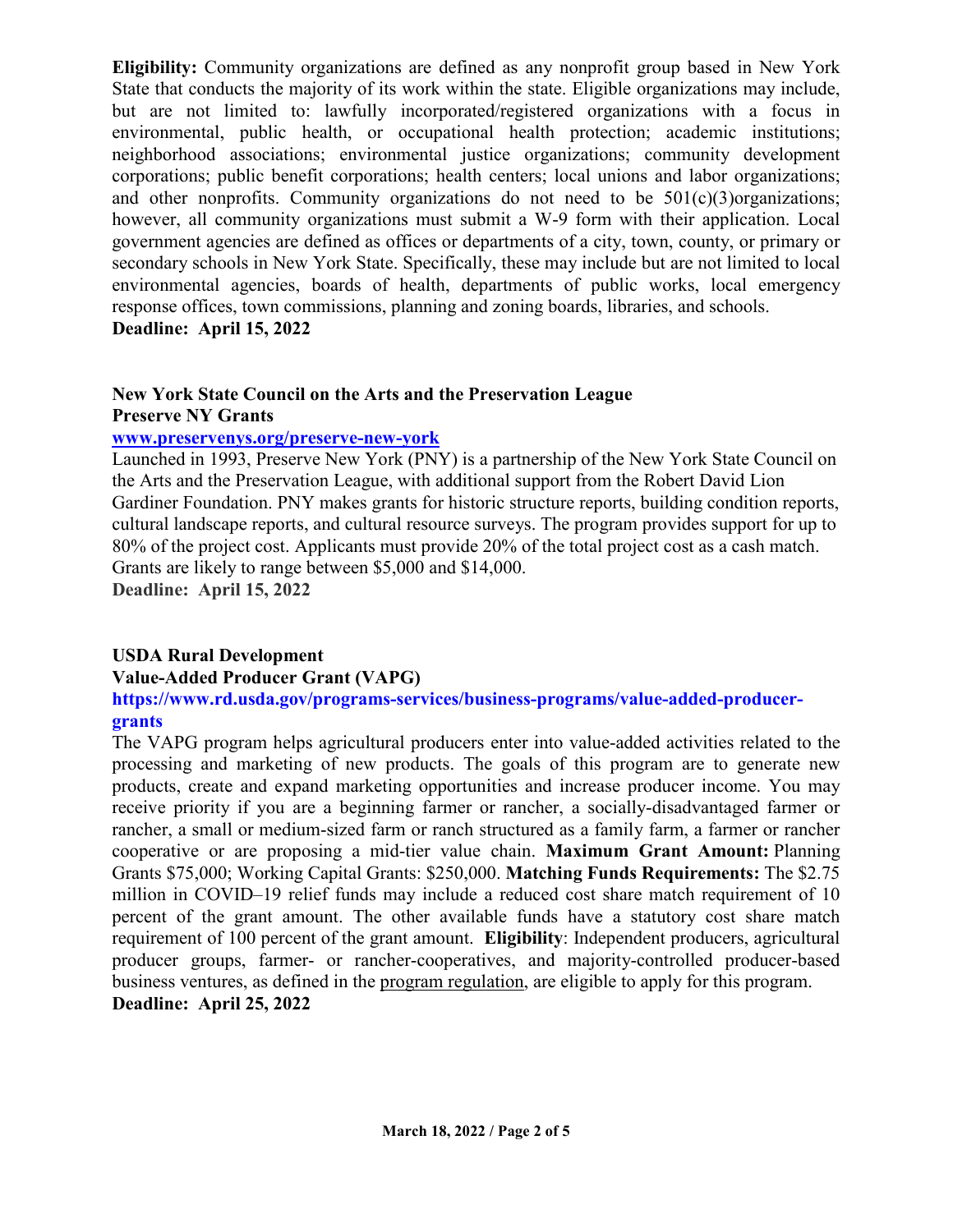#### **National Endowment for the Humanities (NEH)**

## **Infrastructure and Capacity Building Challenge Grants**

**https://www.grants.gov/web/grants/search-grants.html** 

## **Search for Funding Opportunity Number: 20220517-CHA**

The National Endowment for the Humanities (NEH) Office of Challenge Grants is accepting applications for the Infrastructure and Capacity Building Challenge Grants program. Capital Projects support the design, purchase, construction, restoration, or renovation of facilities for humanities activities. Digital Infrastructure projects support the maintenance, modernization, and sustainability of existing digital scholarly projects and platforms. For both Capital Projects and Digital Infrastructure, expenditures must be shown to bring long-term benefits to the institution and to the humanities more broadly.

**Deadline: May 17, 2022** 

#### **USDA**

#### **Local Food Promotion Program**

**https://www.grants.gov/web/grants/search-grants.html** 

#### **Search for Funding Opportunity Number: USDA-AMS-TM-LFPP-G-22-0001**

LFPP funds projects that develop, coordinate, and expand local and regional food business enterprises that engage as intermediaries in indirect producer to consumer marketing to help increase access to and availability of locally and regionally produced agricultural products. The program focuses on: Supporting the processing, aggregation, distribution, and storage of local and regional food products that are marketed locally or regionally, including value-added agricultural products; Encouraging the development of value-added agricultural products; Assisting with business development plans and feasibility studies; Developing marketing strategies for producers of local food products and value-added agricultural products in new and existing markets; Facilitating regional food chain coordination and mid-tier value chain development; Promoting new business opportunities and marketing strategies to reduce on-farm food waste; Responding to changing technology needs in indirect producer-to-consumer marketing; and Covering expenses related to cost incurred in obtaining food safety certification and improvements to food safety practices and equipment.

**Deadline: May 16, 2022** 

#### **USDA**

### **Regional Food System Partnerships**

**https://www.grants.gov/web/grants/search-grants.html** 

## **Search for Funding Opportunity Number: USDA-AMS-TM-RFSP-G-22-0009**

The RFSP supports partnerships that connect public and private resources to plan and develop local or regional food systems. The RFSP focuses on building and strengthening local or regional food economy viability and resilience, and this includes pandemic response and recovery. Applicants will work with their partners to catalyze the development of local or regional food systems. Applicants will coordinate efforts within the partnership to set priorities, connect resources and services, and measure progress towards common goals. Partnerships are authorized to:•Determine the size and scope of the local or regional food system in which the project's goals, outreach objectives, and eligible activities are to be carried out. Coordinate with AMS to receive technical assistance; and Conduct outreach and education for potential participation in the partnership agreement and eligible activities. Partnerships must bring a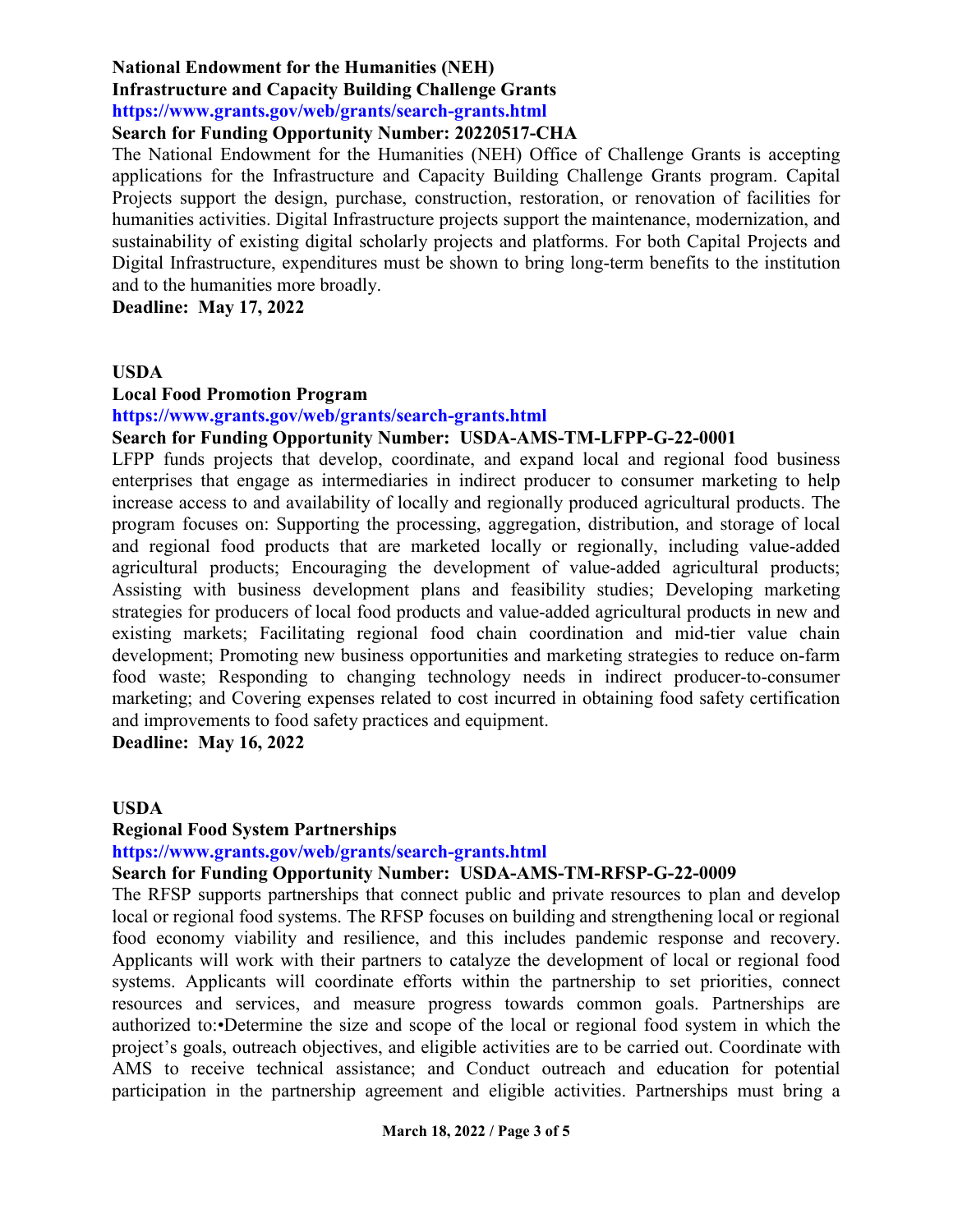variety of financial and technical capabilities, demonstrate experience or readiness to work effectively and collaboratively with public and private entities across sectors, and present innovative, sustainable, and measurable approaches to achieving the project's goals. **Deadline: May 16, 2022** 

**Humanities New York Quick Grants, Vision Grants, Action Grants https://humanitiesny.org/grants/** 

**Quick Grants** are \$500 implementation grants for in-person public humanities projects that encourage audiences to reflect on their values, explore new ideas, and engage with others in their community. For organizations whose total yearly operating expenses are \$250,000 or less. These grants aim to: Support smaller organizations in offering engaging public programming; and Promote equity in access to the humanities, ensuring that New Yorkers of all backgrounds and from all regions may engage in cultural programming. **Deadline: Rolling**

**Vision Grants** offer up to \$1,500 in support of brainstorming, researching, and professional development for organizations working collaboratively to develop new ideas and strategies for public-facing humanities projects. These grants aim to: Support emerging and established partnerships between different groups on a shared project that may develop into public-facing activities; Infuse program design with humanities themes and methodologies from the start; Encourage experimentation in program design; and Build community input into program design.

## **Deadline: Rolling**

**Action Grants** offer up to \$5,000 to implement humanities projects that encourage public audiences to reflect on their values, explore new ideas, and engage with others in their community. All subjects and themes relevant to the communities served are welcome. These grants aim to: Connect audiences more deeply to the communities where they live and work; Solidify community partnerships and diversify audiences; and Creatively employ the tools of the humanities to respond to issues and ideas capturing the imagination and passion of New Yorkers today.

**Deadline: June 1, 2022** 

## **ADK Small Business Resiliency Fund**

### **https://www.lclgrpb.org/adk-small-business-resiliency-fund**

Lake Champlain - Lake George Regional Planning Board was awarded a \$2,940,000 Revolving Loan Fund CARES Act grant from the Economic Development Administration to assist small businesses. The objective of the ADK Small Business Resiliency Fund is to assist small businesses that have been affected by the COVID-19 pandemic. Businesses can receive working capital loans for payroll and business expenses or fixed asset loans to purchase equipment, upgrade outdoor facilities, or fund resiliency projects for a business.

- $$25,000 $150,000$  loans
- 0% interest for the first 12-months, then 1.9% fixed interest rate for remaining term
- Up to 120-month term available